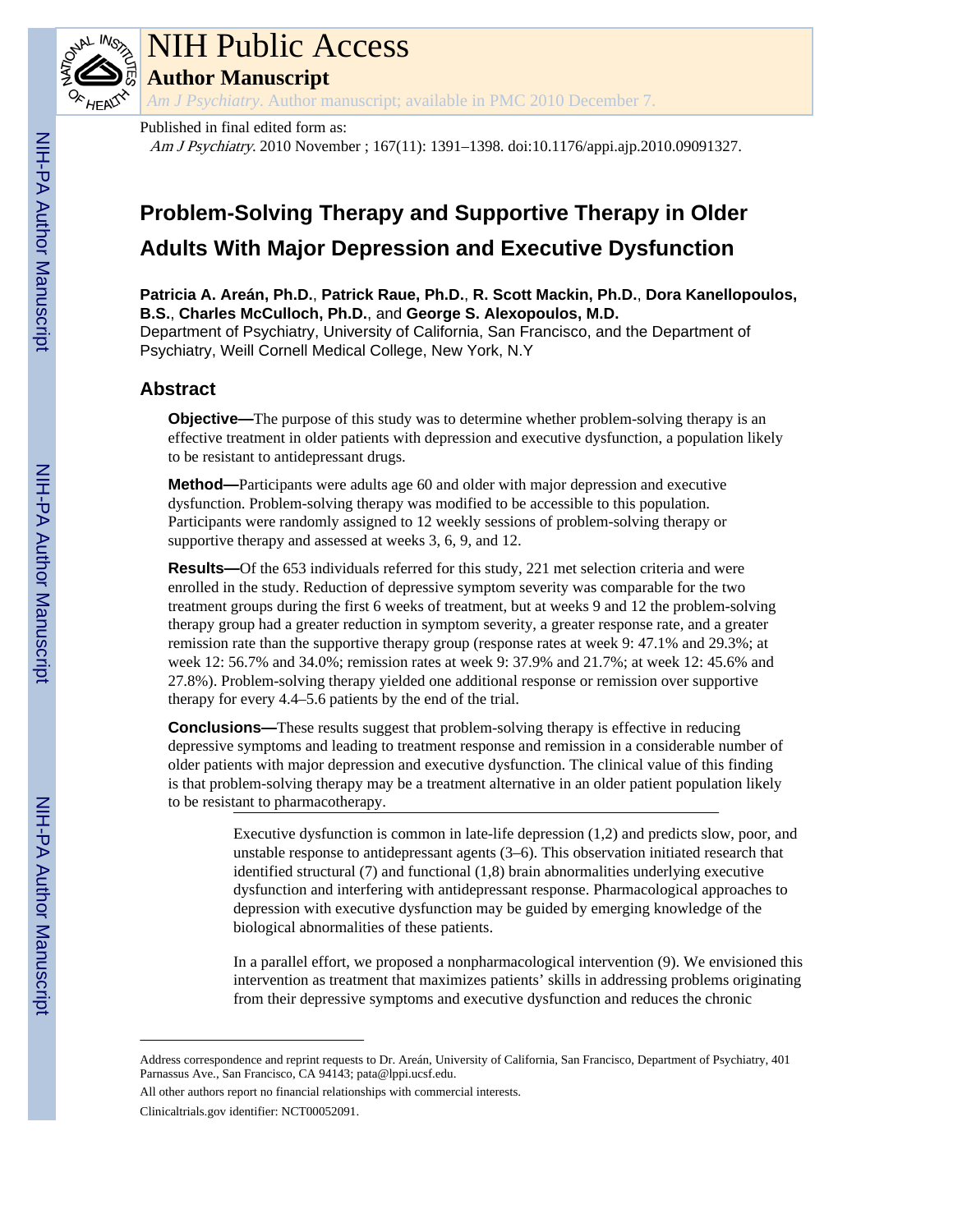experience of stress. Depression with executive dysfunction has a rather distinct clinical presentation. Compared to cognitively intact depressed older patients, patients with major depression and executive dysfunction are more likely to have psychomotor retardation, apathy, lack of insight into their illness, and behavioral disability disproportionate to the severity of their depression (2). Their disability is hardly surprising since the behavioral expression of executive dysfunction consists of difficulties in goal-setting, planning, initiating and sequencing behavior, and terminating behavior when goals are accomplished (1). Disability resulting from the behavioral deficits of executive dysfunction exposes depressed older patients to chronic stress that may contribute to their poor outcomes.

Imparting problem-solving skills to depressed older patients with executive dysfunction is a rational treatment approach because it has the potential to mitigate their behavioral disability. Problem-solving therapy, a depression treatment, is based on the premise that helping patients become better managers of their lives reduces stress and thus ameliorates depression (10). Problem-solving therapy trains patients to identify problems central to their well-being and provides a method for selecting and implementing problem-solving plans. It is effective in older adults with depressive syndromes (11), medical problems (12), and disabilities (13) as well as in younger patients with mental disorders accompanied by executive dysfunction (14).

We used problem-solving therapy as our intervention's theoretical basis and modified it to make it usable by depressed older adults with executive dysfunction. We selected the Nezu et al. (15) social problem-solving structure because of its sequenced approach to teaching problem solving and its emphasis on problem orientation, a critical element of problemsolving therapy (16). In our modification, we retained the therapy's original five steps in targeting problems and arriving at and implementing action plans. In the modified version, the therapist is more directive than in the original version, and patients may focus on less complex problems to facilitate learning. Similarly, the modified version provides more structure on selecting triggers for initiating action plans, sequencing actions, and terminating action once desirable goals are accomplished. In this study, we tested the hypothesis that modified problem-solving therapy leads to a greater reduction of depressive symptoms, a greater response rate, and a greater remission rate over a period of 12 weeks than supportive therapy in depressed older adults with executive dysfunction.

# **Method**

This was a two-site randomized controlled trial comparing a modified version of problemsolving therapy to supportive therapy in older patients with major depression and executive dysfunction. The study protocol was approved by the institutional review boards of both sites. Participants provided written informed consent after receiving a complete description of the study.

### **Systematic Assessment and Selection Criteria**

Potential participants age 60 and older were interviewed with the Structured Clinical Interview for DSM-IV (SCID). Baseline interviews were conducted by interviewers credentialed by the Cornell Advanced Center for Services Research. Diagnoses were assigned by investigators after review of the clinical history, the SCID data, and all other available data during research case conferences. Severity of depression was quantified with the 24-item Hamilton Depression Rating Scale (HAM-D) (17). Based on 56 interviews over the course of the study, interrater reliability for the HAM-D was found to be satisfactory, with an intraclass correlation coefficient of 0.80. Overall cognitive impairment was assessed with the Mini-Mental State Examination (MMSE) (18). Executive functioning was assessed with the Wisconsin Card Sorting Test (19), the Trail Making Test, Part B (20), and the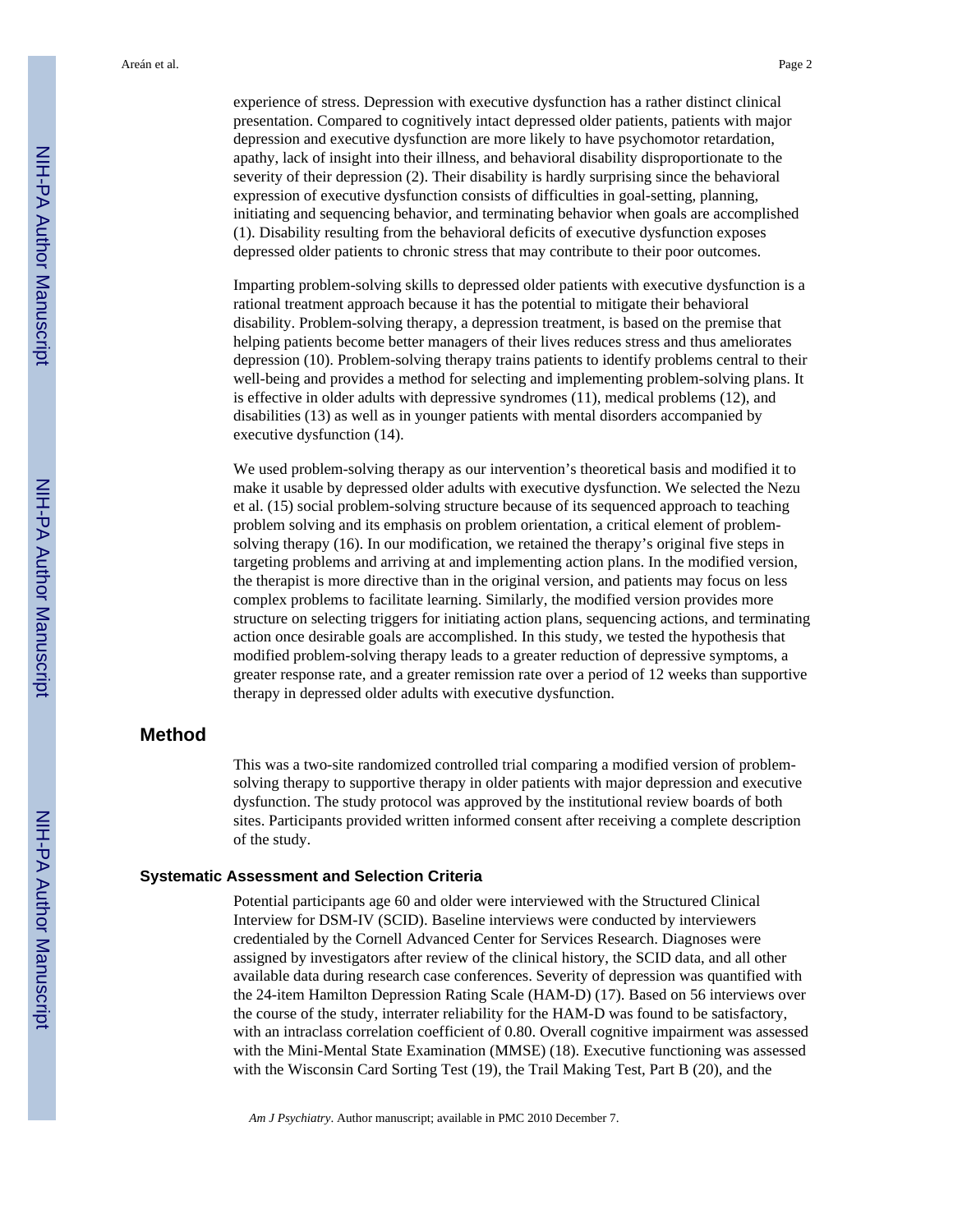Frontal Systems Behavior Scale (21). Measures related to psychopathology included age at onset of first episode of major depression, neuroticism (from the neuroticism subscale of the NEO Personality Inventory [22]), and history of antidepressant use (from the Composite Antidepressant Treatment Intensity Scale modified to include newer antidepressants [23]). Medical burden was assessed with the Charlson comorbidity index (24), and disability with the 14-item World Health Organization Disability Assessment Schedule (25). Baseline variables related to demographic characteristics, cognitive functions, psychopathology, medical burden, and disability were used in analyses of treatment moderators. All measures were selected for their documented validity and reliability in older adults.

To be eligible for the study, individuals had to meet DSM-IV criteria for major depression and have a score >20 on the HAM-D, a score >24 on the MMSE, a score <33 on the initiation/perseveration subscale of the Mattis Dementia Rating Scale (26), and a score <25 on the Stroop Color-Word Test (27). These measures of executive function were selected for their utility in detecting executive dysfunction in late-life depression and the association of poor scores on these instruments with poor response to anti-depressant medication (4).

Exclusion criteria included current treatment with psychotherapy or antidepressants; psychotic depression as indicated on the SCID; a high suicide risk (i.e., intent or plan to attempt suicide in the near future); any axis I disorder other than unipolar major depression and generalized anxiety disorder; antisocial personality disorder; a history of head trauma; dementia (an MMSE score <24 or a DSM-IV diagnosis of dementia); acute or severe medical illness (e.g., delirium, metastatic cancer, decompensated cardiac, liver, or kidney failure, major surgery, stroke, or myocardial infarction during the previous 3 months); use of drugs known to cause depression (e.g., reserpine, alpha-methyldopa, steroids); and inability to perform one or more activities of daily living even with assistance (e.g., walking with a cane was not an exclusion criterion). Less than 2% were taking benzodiazepines or sleep aids, and none were taking cognitive enhancers.

After baseline assessment, the HAM-D and the World Health Organization Disability Assessment Schedule were administered again at weeks 3, 6, 9, and 12. Transportation to assessment and treatment sessions was provided. Participants were compensated for time spent in assessments, but not treatment sessions.

#### **Randomization**

Participants were assigned to problem-solving therapy or supportive therapy within each site using random numbers in blocks of five participants. Raters were unaware of participants' randomization status and the study hypotheses. Therapists were aware of participants' randomization status but not the study hypotheses.

#### **Problem-Solving Therapy**

Treatment consists of 12 weekly sessions to teach participants a five-step problem-solving model (P.A. Arean et al, unpublished manuscript, 2003). This model is taught over the first 5 weeks of treatment, and subsequent sessions are dedicated to refining problem-solving skills. Participants set treatment goals; discuss and evaluate different ways to reach goals; create action plans; and evaluate their effectiveness in reaching goals. Participants are expected to implement plans and apply the problem-solving model to additional problems between sessions. In the last two sessions, participants create a relapse prevention plan using the problem-solving therapy model.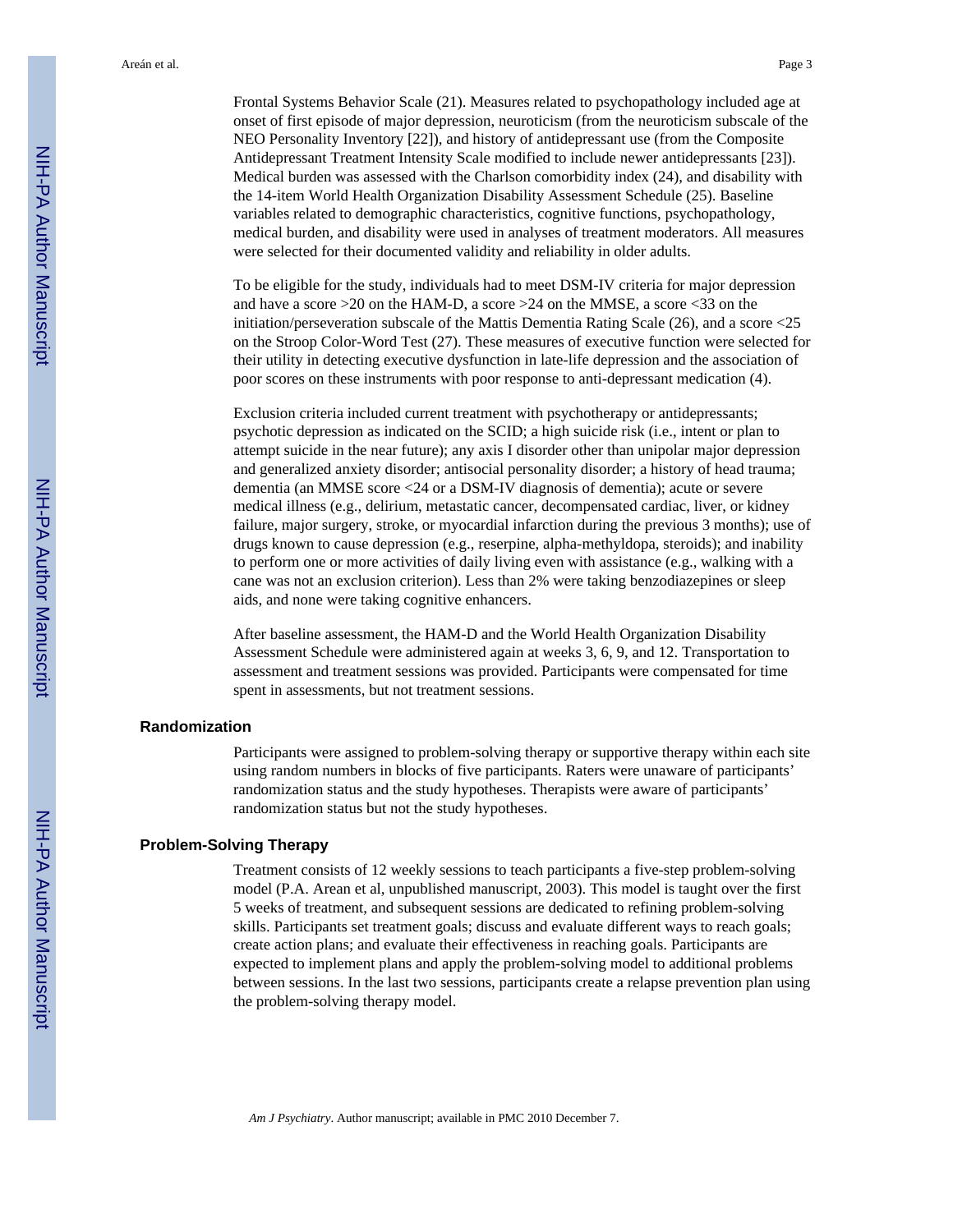# **Supportive Therapy**

Supportive therapy is a manualized therapy (M.S. Sachs, Cornell University, unpublished manuscript, 2000) similar to person-centered psychotherapy and consists of 12 weekly individual sessions. Therapists create a comfortable, nonjudgmental environment by demonstrating genuineness, empathy, and acceptance of patients without imposing any judgments on their decisions. This approach aids patients in addressing problems without direct input from therapists. Participants are encouraged to talk about their depression and any contributing life events. Therapists do not engage in any therapeutic strategy other than active listening and offering support focusing on participants' problems and concerns.

#### **Therapist Intervention Adherence and Quality**

Four doctoral-level clinical psychologists and four licensed social workers with at least 5 years of postlicensure experience served as therapists. None had prior experience with problem-solving therapy or supportive therapy, and each therapist was trained in both therapies. To control for potential bias resulting from therapists offering both treatments, all therapists participated in extensive training and were closely monitored to ensure that both treatments were provided with high quality. Training consisted of a 2-day workshop and supervision of six training cases (three per treatment). Fidelity monitoring consisted of review of randomly selected audiotapes (20%), rated by independent experts in both treatments using the Problem-Solving Therapy Adherence Scale (28) for problem-solving therapy and the California Psychotherapy Assessment Scale (29) for supportive therapy. Average therapist ratings for both treatments were excellent and ranged between excellent and exceptional. No differences in quality ratings were observed for any therapist for either treatment.

## **Data Analysis**

Two separate analyses were performed on data from all participants who completed the baseline assessment (the intent-to-treat sample). First, profiles of pretreatment and weekly HAM-D scores over 12 weeks were compared for the two treatment groups using mixedeffect models for longitudinal data. These models included time-trend parameter(s), treatment assignment, site, site-by-treatment assignment interaction, time-by-treatment assignment interaction, and other baseline variables reflecting possible differences in patients' demographic and clinical characteristics across sites. Second, endpoint analyses were conducted with outcomes of "response" and "remission." Response, defined as a reduction of ≥50% in HAM-D score, is commonly used in clinical trials as a measure of change since baseline. In contrast, remission has traditionally been used as a measure of a treatment's ability to produce a state approximating an asymptomatic state. In this study, we defined remission as a HAM-D score <10 for 2 consecutive weeks, a cutoff point commonly used in geriatric clinical trials (30). Logistic regression was used to model factors associated with these endpoint outcomes. The omnibus statistic was used to test time-by-treatment interactions using intent-to-treat contrasts of response and remission at weeks 3, 6, 9, and 12. To assess moderation, baseline variables were checked for interactions with treatment effects. To determine the clinical utility of problem-solving therapy, number needed to treat was calculated for participants who completed assessments. Analyses were conducted using SAS, version 9.1 (SAS Institute, Cary, N.C.).

# **Results**

#### **Recruitment**

Radio and newspaper advertisements and contact with providers generated interest in 653 older persons who were invited for screening (Figure 1). Of these, 183 were determined to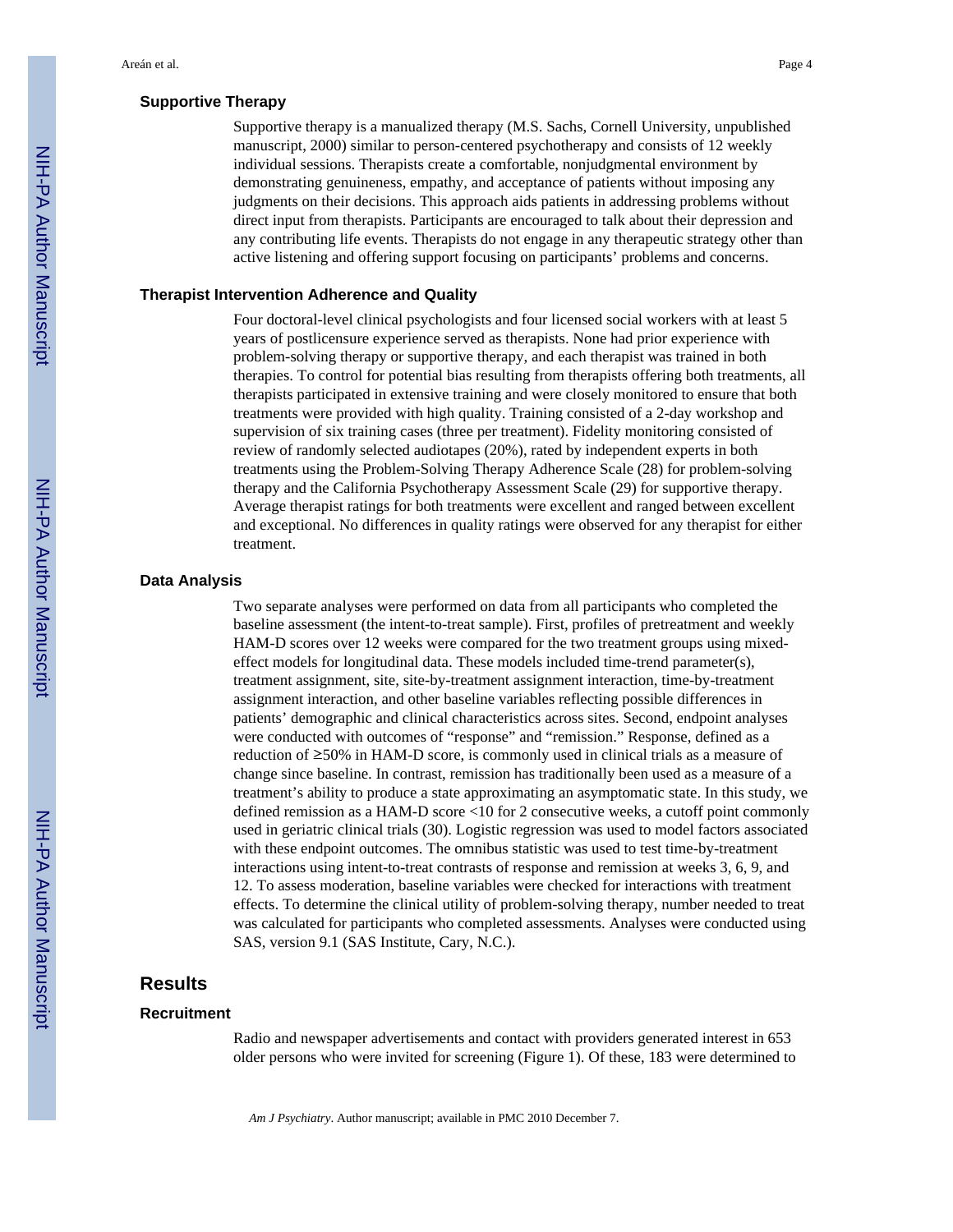be ineligible through an initial telephone screen because either they were not depressed (N=136) or they declined to participate (N=47) after hearing a description of the study. The remaining 470 underwent a structured clinical interview, which led to exclusion of 191 individuals: 40 did not meet criteria for major depression, 96 did not have executive dysfunction, 42 had another psychiatric diagnosis, and 13 declined to participate. Of the 279 who were eligible for the study, 58 (20.8%) did not undergo randomized assignment because they failed to complete baseline evaluation and did not return for further assessment or treatment. Of the 221 participants who underwent randomized assignment, 110 were assigned to the problem-solving therapy arm and 111 to the supportive therapy arm. Those who entered the trial had depression of moderate severity and executive function test scores indicating mild to moderate impairment (Table 1). There were no significant differences in demographic or clinical variables among participants assigned to the two treatment arms. Approximately 27% of participants had taken antidepressants in the past. A small proportion in each group had generalized anxiety disorder (7.4% in the problem-solving therapy group and 6.3% in the supportive therapy group). There were no statistically significant differences in demographic characteristics, depression severity, executive function, medical burden, or disability among participants who had taken antidepressants and those who were antidepressant naive.

#### **Attrition**

Of the 221 participants assigned to treatment, 91% remained in the study. Of those who stayed in the study, 9% dropped out of treatment (5% prior to week 4 of treatment and 4% after week 4). Of those who completed the treatment, 6% did not complete the 12-week assessment. There were no differences in attrition between the two treatment arms (Figure 1).

# **Treatment Outcomes**

**Severity of depression—**A mixed-effects model including treatment assignment, site, time, and time-by-treatment assignment interaction was significantly associated with the course of HAM-D scores over the 12-week period  $(F=14.13, df=204, p<0.0001$ ; at week 9, Cohen's d=0.24; at week 12, d=0.39). Both treatments were associated with reduction of HAM-D scores (12-week problem-solving therapy mean=12.83 [SD=8.25]; 12-week supportive therapy mean=15.88 [SD=7.5]; time: F=73.80, df=204, p<0.0001). However, the time-by-treatment assignment interaction  $(F=7.41, df=196, p<0.007)$  indicated greater improvement in HAM-D scores in participants receiving problem-solving therapy (Figure 2). Treatment site did not significantly contribute to variance in HAM-D score over time.

**Treatment response—**Response rates are reported in Table 2. Differences in response rates between the two treatment arms emerged by week 9, with a rate of 47.1% in the problem-solving therapy group and 29.3% in the supportive therapy group among participants who completed the 9-week assessment. Differences in response rates were also evident at week 12 among those who completed the assessment; the rate for the problemsolving therapy group was 56.7%, and for the supportive therapy group, 34.0%. The number needed to treat in order to reach response over 12 weeks was 4.4, indicating that problemsolving therapy yielded one additional response over supportive therapy for every 4.4 patients.

**Remission—**Remission rates were similarly distributed in the two treatment arms (Table 2). The remission rate at week 9 was 37.9% for the problem-solving therapy group and 21.7% for the supportive therapy group among those who completed the assessment. The remission rate at week 12 was 45.6% for the problem-solving therapy group and 27.8% for the supportive therapy group. The number needed to treat in order to achieve remission over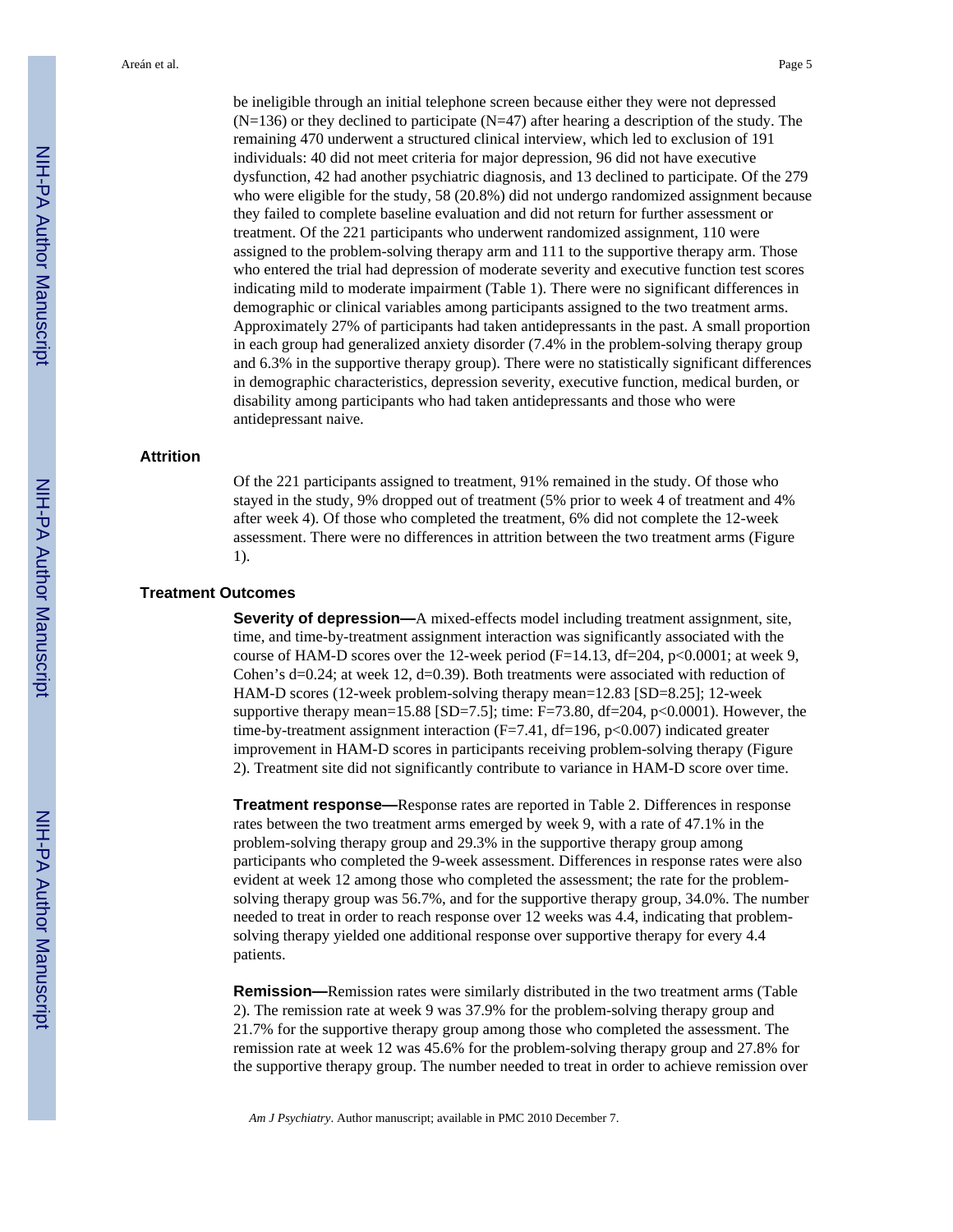12 weeks was 5.6, indicating that problem-solving therapy yielded one additional remission over supportive therapy for every 5.6 patients.

**Moderators of treatment outcome—**None of the demographic, cognitive, psychopathology, medical burden, or disability variables significantly moderated the efficacy of treatment (Table 3). Two variables did approach significance: total number of episodes ( $p=0.06$ ) and baseline disability ( $p=0.05$ ). In the problem-solving therapy group, slightly better depression outcomes were observed for participants with recurrent depression and those with greater disability, whereas in the supportive therapy group, depression outcomes tended to be slightly worse for these two subgroups.

# **Discussion**

The principal finding of this study is that problem-solving therapy was more effective than supportive therapy in reducing depressive symptoms and produced greater response and remission rates in older patients with major depression and executive dysfunction. This population is usually more disabled than older depressed patients without executive dysfunction and has greater disability because of the cognitive deficits. By the end of the 12 week trial, more than half of the patients who received problem-solving therapy met criteria for treatment response, and more than 45% met criteria for remission. Problem-solving therapy led to one more remission than supportive therapy for every 5–6 patients receiving these treatments. This is a robust difference, considering that in clinical trials comparing active antidepressant treatments, response rates are closer to 35% and the number needed to treat one person to remission is 10 (31). The efficacy demonstrated by problem-solving therapy is particularly important because depressed elderly patients with executive dysfunction have poor or slow response to pharmacotherapy (3–6).

This is the first study to demonstrate the efficacy of problem-solving therapy in older patients with major depression and executive dysfunction. Our findings are consistent with previous research demonstrating that problem-solving therapy is effective for depressed, cognitively unimpaired older patients (11), older medical patients (12), older adults with macular degeneration (13), and older adults receiving home health care (32). In addition to efficacy in geriatric depression, problem-solving therapy has been shown to reduce psychopathology and distress in nondepressed patients with disorders accompanied by executive dysfunction, such as schizophrenia (14,33). While problem-solving therapy was more efficacious than supportive therapy, supportive therapy led to substantial reductions in the severity of depressive symptoms and to acceptable response and remission rates by the end of the 12-week trial. In fact, supportive therapy was as efficacious as problem-solving therapy during the first 6 weeks of the trial. Supportive therapy has previously been shown to lead to clinically meaningful symptomatic improvement even when the comparator was found more efficacious (34,35). As a consequence, supportive therapy has been recommended as an active intervention for some depressive disorders, including postpartum depression (36), and depression in day hospital patients (37). Therapeutic factors common to supportive therapy and problem-solving therapy may explain their comparable performance early in treatment. In both treatments, therapists are empathic, provide a safe environment for patients to discuss their concerns, and offer hope. These nonspecific therapeutic strategies are also important in facilitating continued engagement in psychotherapy and have a beneficial effect on mood over time (38), and they may explain why differences between the two treatments did not occur until later in the intervention.

The therapeutic advantage of problem-solving therapy over supportive therapy became apparent at weeks 9 and 12 of treatment. Most patients require approximately six sessions to learn the principles of problem solving. In subsequent sessions, patients consolidate use of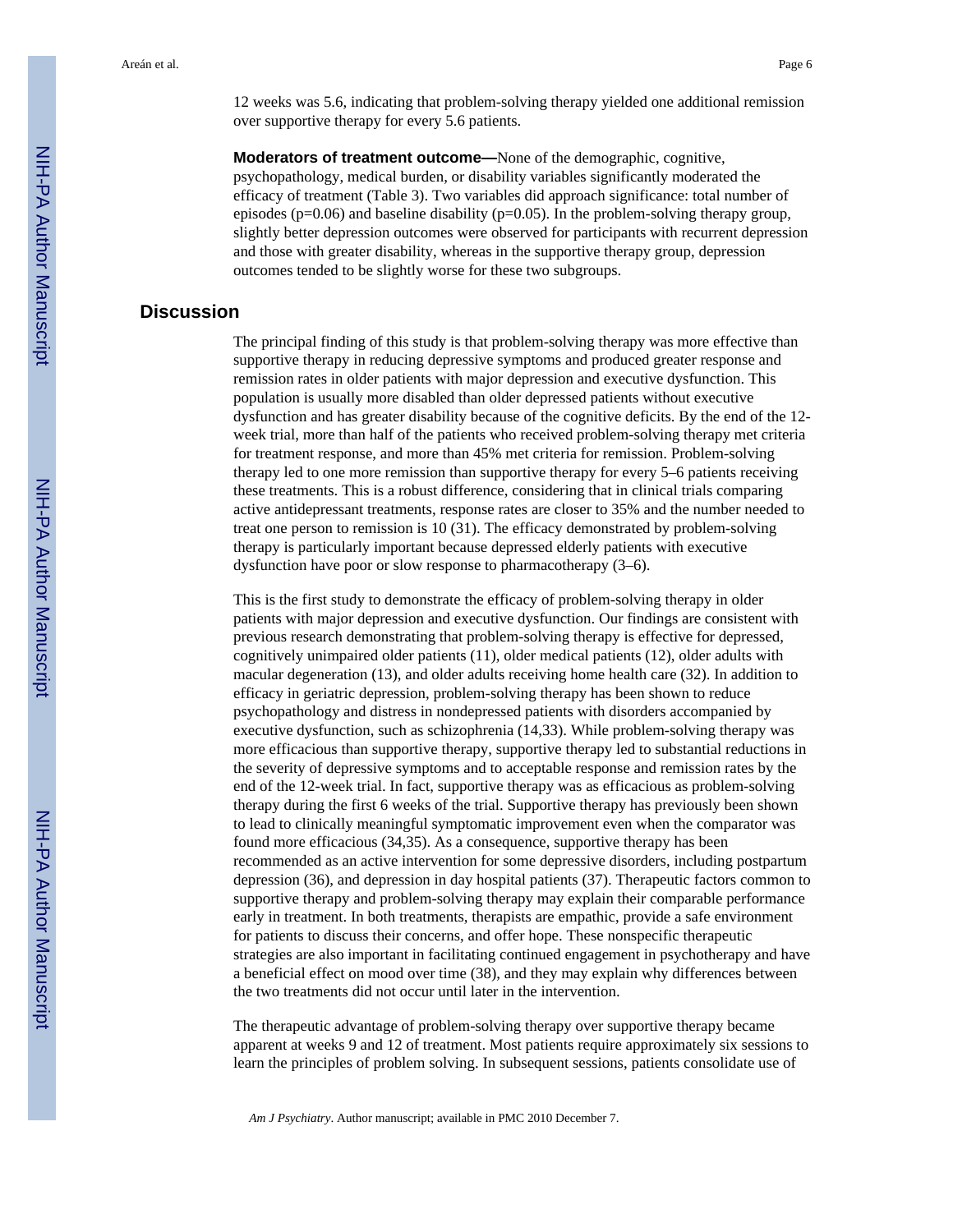the entire problem-solving therapy model by solving problems on their own in addition to those worked on with the therapist. The therapeutic effects of problem-solving therapy over supportive therapy occurred after the 6th week, at a time when participants were expected to have acquired adequate problem-solving skills. Therefore, a potential explanation for the late onset of therapeutic advantage of problem-solving therapy is development of new problem-solving skills through the problem-solving model. Our study's design does not allow us to determine whether problem-solving therapy owes its efficacy to improved problem-solving skills or to other components of the treatment, such as increased hopefulness, self-efficacy, problem resolution, and behavioral activation (10). Developing measures of these variables suitable for cognitively compromised older populations and identifying mediators of the efficacy of problem-solving therapy would be useful next steps. Beyond its theoretical value, such a study would identify the most salient features of problem-solving therapy, allowing further refinement of its use in community settings.

This study's main findings should be viewed in the context of its limitations. First, our therapists provided both treatments, a design that might have permitted therapist bias to influence the efficacy of interventions. As in other psychotherapy studies using our design, we attempted to mitigate bias by selecting therapists who did not have previous experience with either intervention, training them to high standards, and continuously monitoring their delivery of both treatments. Assigning each therapist to only one treatment arm would have resulted in a nested design requiring a very large sample size in order to control for therapist-specific effects (39). Furthermore, a nested design does not guarantee elimination of bias; therapists providing supportive therapy may have realized that they were the control condition had their participants not responded as well as anticipated.

Approximately 21% of older adults who met the study's selection criteria failed to enter the study because of limited interest or poor adherence to study procedures. However, 91% of those who started treatment remained in treatment until the end of the trial. Thus, our findings may be generalized mainly to patients who have sufficient interest and ability to be engaged in therapy. Furthermore, our sample was highly educated, thus limiting the generalizability of our findings to those with a college education. Although we assessed age at first depressive episode and whether the current episode was a recurrence, we have no information on the duration of the current episode, which may influence treatment outcome.

Study participants had mild executive dysfunction of unknown etiology. It remains unclear whether problem-solving therapy can be administered successfully to patients with more severe executive dysfunction or whether it is effective in patients for whom executive dysfunction evolves into dementia. We did not include a control arm of participants without executive dysfunction, and hence we are unable to determine whether patients with major depression and mild executive dysfunction do as well in problem-solving therapy and supportive therapy as those without executive dysfunction.

This study does not offer information on the stability of problem-solving therapy and supportive therapy effects after the end of the 12-week trial. Our encouraging results need to be followed by investigations of the stability of antidepressant response related to problemsolving therapy, need of maintenance problem-solving therapy, and appropriate maintenance dose of problem-solving therapy. Such studies are particularly warranted in elderly patients with depression and executive dysfunction, a population with a high propensity for relapse and recurrence (3). Finally, none of the participants were taking antidepressants; only a direct comparison of problem-solving therapy and antidepressant treatment can determine which intervention is better.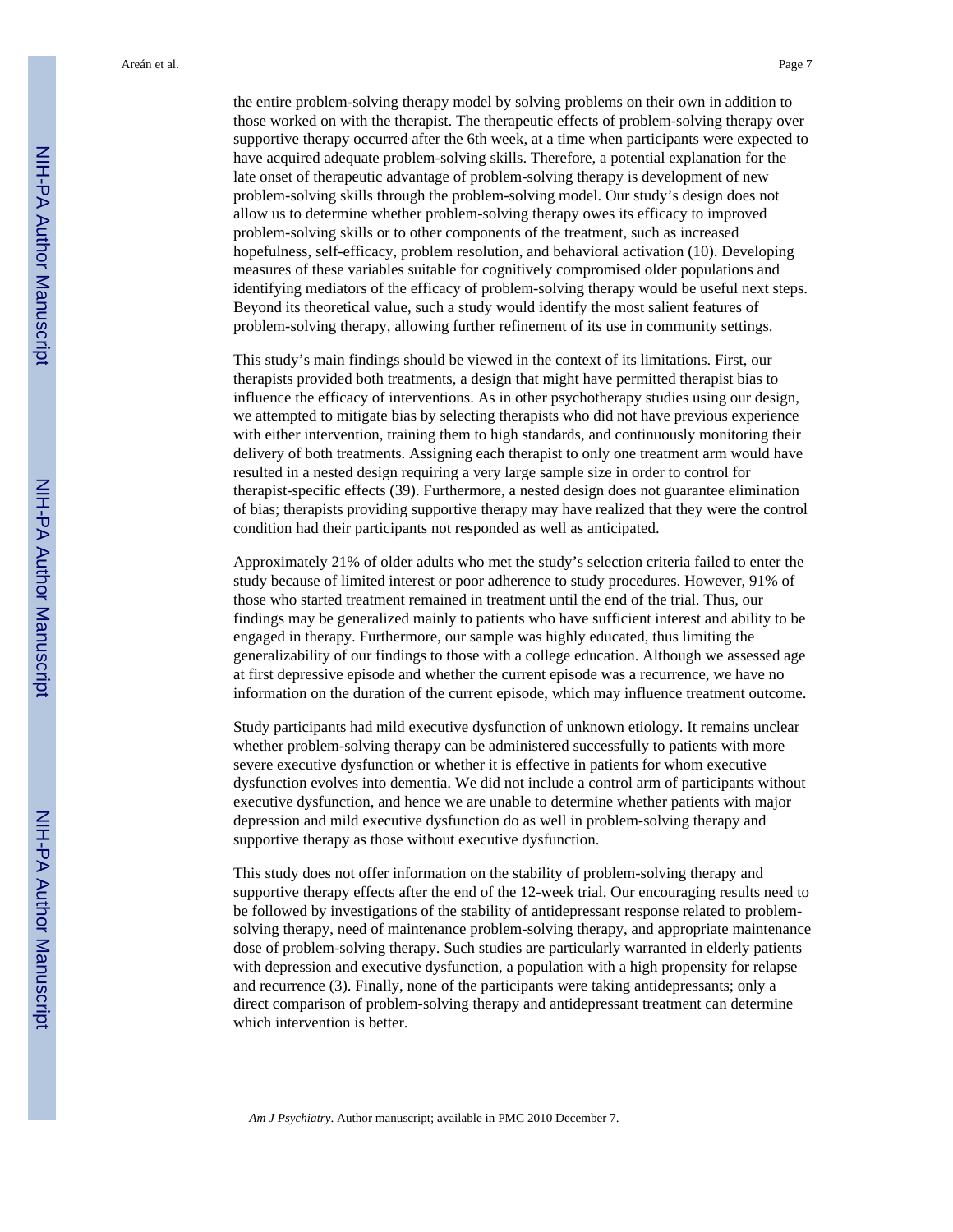Of particular importance in understanding the role of a treatment is determining whether any patient characteristics influence how well patients respond to this treatment. Only a sparse literature exists on predictors and moderators of psychotherapy outcomes in depressed older adults. Comorbid personality disorder, generalized anxiety disorder, and early onset of first depressive episode have been found to compromise response to other psychotherapies (40,41). Our results suggest interesting avenues for future exploration regarding problemsolving therapy's effects for other older adult populations. Problem-solving therapy appeared to have a slight advantage over supportive therapy for older adults with recurrent depression and older adults with functional impairments. In fact, participants with these clinical characteristics who received supportive therapy experienced a slight worsening of depressive symptoms over time. These data suggest that there may be opportunities for the development of treatment selection algorithms based on the clinical characteristics of patients seeking psychotherapy. As the effects were small, and given the complexity of moderation analyses, these results should be reviewed with caution. Future research regarding effects of patient characteristics on relative response to different psychotherapies could inform efforts toward individualized treatment.

# **Acknowledgments**

Dr. McCulloch has received research funding from Amgen for statistical methodology. Dr. Alexopoulos has received grant support from or served in a consulting or speaking capacity for Bristol-Myers Squibb, Cephalon, Forest, GlaxoSmithKline, Janssen, Lilly, Merck, Novartis, Pfizer, and Sanofi-Aventis and holds equity in Johnson & Johnson.

Supported by NIMH grants R01 MH064099, R01 MH063982, K24 MH074717, and P30 MH085943 and the Sanchez Foundation.

# **References**

- 1. Alexopoulos GS, Gunning-Dixon FM, Latoussakis V, Kanellopoulos D, Murphy CF. Anterior cingulate dysfunction in geriatric depression. Int J Geriatr Psychiatry 2008;23:347–355. [PubMed: 17979214]
- 2. Alexopoulos GS, Kiosses DN, Klimstra S, Kalayam B, Bruce ML. Clinical presentation of the "depression-executive dysfunction syndrome" of late life. Am J Geriatr Psychiatry 2002;10:98–106. [PubMed: 11790640]
- 3. Alexopoulos GS, Meyers BS, Young RC, Kalayam B, Kakuma T, Gabrielle M, Sirey JA, Hull J. Executive dysfunction and long-term outcomes of geriatric depression. Arch Gen Psychiatry 2000;57:285–290. [PubMed: 10711915]
- 4. Alexopoulos GS, Kiosses DN, Heo M, Murphy CF, Shanmugham B, Gunning-Dixon F. Executive dysfunction and the course of geriatric depression. Biol Psychiatry 2005;58:204–210. [PubMed: 16018984]
- 5. Potter GG, Kittinger JD, Wagner HR, Steffens DC, Krishnan KR. Prefrontal neuropsychological predictors of treatment remission in late-life depression. Neuropsychopharmacology 2004;29:2266– 2271. [PubMed: 15340392]
- 6. Sneed JR, Roose SP, Keilp JG, Krishnan KR, Alexopoulos GS, Sackeim HA. Response inhibition predicts poor antidepressant treatment response in very old depressed patients. Am J Geriatr Psychiatry 2007;15:553–563. [PubMed: 17586780]
- 7. Alexopoulos GS, Murphy CF, Gunning-Dixon FM, Latoussakis V, Kanellopoulos D, Klimstra S, Lim KO, Hoptman MJ. Microstructural white matter abnormalities and remission of geriatric depression. Am J Psychiatry 2008;165:238–244. [PubMed: 18172016]
- 8. Drevets WC. Neuroimaging studies of mood disorders. Biol Psychiatry 2000;48:813–829. [PubMed: 11063977]
- 9. Alexopoulos GS, Raue PJ, Kanellopoulos D, Mackin S, Arean PA. Problem solving therapy for the depression-executive dysfunction syndrome of late life. Int J Geriatr Psychiatry 2008;23:782–788. [PubMed: 18213605]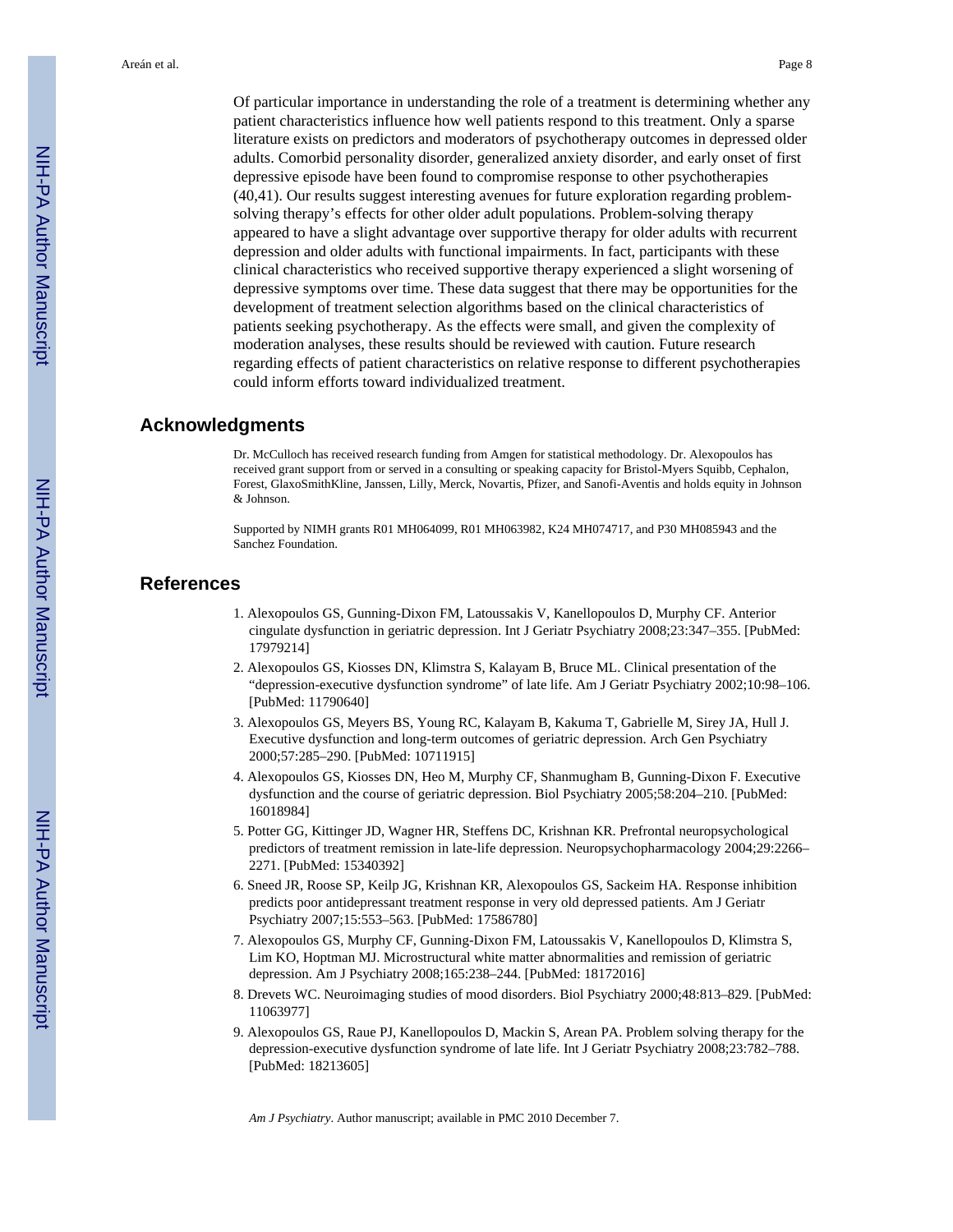- 10. D'Zurilla, TJ.; Nezu, AM. Problem-Solving Therapy: A Social Competence Approach to Clinical Intervention. New York: Springer; 1999.
- 11. Arean PA, Perri MG, Nezu AM, Schein RL, Christopher F, Joseph TX. Comparative effectiveness of social problem-solving therapy and reminiscence therapy as treatments for depression in older adults. J Consult Clin Psychol 1993;61:1003–1010. [PubMed: 8113478]
- 12. Arean P, Hegel M, Vannoy S, Fan MY, Unuzter J. Effectiveness of problem-solving therapy for older primary care patients with depression: results from the IMPACT project. Gerontologist 2008;48:311–323. [PubMed: 18591356]
- 13. Rovner BW, Casten RJ. Preventing late-life depression in age-related macular degeneration. Am J Geriatr Psychiatry 2008;16:454–459. [PubMed: 18515689]
- 14. Tarrier N, Sharpe L, Beckett R, Harwood S, Baker A, Yusopoff L. A trial of two cognitive behavioural methods of treating drug-resistant residual psychotic symptoms in schizophrenic patients, II: treatment-specific changes in coping and problem-solving skills. Soc Psychiatry Psychiatr Epidemiol 1993;28:5–10. [PubMed: 8096654]
- 15. Nezu, AM.; Nezu, CM.; Perri, MG. Problem-Solving Therapy for Depression: Theory, Research, and Clinical Guidelines. New York: John Wiley & Sons; 1989.
- 16. Cuijpers P, van Straten A, Smit F. Psychological treatment of late-life depression: a meta-analysis of randomized controlled trials. Int J Geriatr Psychiatry 2006;21:1139–1149. [PubMed: 16955421]
- 17. Hamilton M. A rating scale for depression. J Neurol Neurosurg Psychiatry 1960;23:56–62. [PubMed: 14399272]
- 18. Folstein MF, Folstein SE, McHugh PR. "Mini-Mental State": a practical method for grading the cognitive state of patients for the clinician. J Psychiatr Res 1975;12:189–198. [PubMed: 1202204]
- 19. Lineweaver TT, Bond MW, Thomas RG, Salmon DP. A normative study of Nelson's (1976) modified version of the Wisconsin Card Sorting Test in healthy older adults. Clin Neuropsychol 1999;13:328–347. [PubMed: 10726604]
- 20. Reitan, R.; Wolfson, D. The Halstead-Reitan Neuropsychological Test Battery: Therapy and Clinical Interpretation. Tucson, Ariz: Neuropsychological Press; 1985.
- 21. Stout JC, Ready RE, Grace J, Malloy PF, Paulsen JS. Factor analysis of the Frontal Systems Behavior Scale (FrSBe). Assessment 2003;10:79–85. [PubMed: 12675387]
- 22. McCrae RR, John OP. An introduction to the five-factor model and its applications. J Pers 1992;60:175–215. [PubMed: 1635039]
- 23. Alexopoulos GS, Meyers BS, Young RC, Kakuma T, Feder M, Einhorn A, Rosendahl E. Recovery in geriatric depression. Arch Gen Psychiatry 1996;53:305–312. [PubMed: 8634008]
- 24. Charlson ME, Pompei P, Ales KL, MacKenzie CR. A new method of classifying prognostic comorbidity in longitudinal studies: development and validation. J Chronic Dis 1987;40:373–383. [PubMed: 3558716]
- 25. Epping-Jordan JA, Ustun TB. The WHODAS-II: leveling the playing field for all disorders. World Health Organization Mental Health Bulletin 2000;6:5–6.
- 26. Mattis, S. Dementia Rating Scale. Odessa, Fla: Psychological Assessment Resources; 1989.
- 27. Perret E. The left frontal lobe of man and the suppression of habitual responses in verbal categorical behaviour. Neuropsychologia 1974;12:323–330. [PubMed: 4421777]
- 28. Hegel MT, Dietrich AJ, Seville JL, Jordan CB. Training residents in problem-solving treatment of depression: a pilot feasibility and impact study. Fam Med 2004;36:204–208. [PubMed: 14999578]
- 29. Marmar C, Weiss D, Gaston L. Towards the validation of the California Therapeutic Alliance Rating System. Psychol Assess 1989;1:46–52.
- 30. Lecrubier Y. How do you define remission? Acta Psychiatr Scand Suppl 2002;415:7–11. [PubMed: 12492767]
- 31. Thase ME, Entsuah R, Cantillon M, Kornstein SG. Relative anti-depressant efficacy of venlafaxine and SSRIs: sex-age interactions. J Womens Health (Larchmt) 2005;14:609–616. [PubMed: 16181017]
- 32. Gellis ZD, McGinty J, Misener E, Bruce M. Problem-solving therapy for late-life depression in home care: a randomized field trial. Am J Geriatr Psychiatry 2007;15:968–978. [PubMed: 17846101]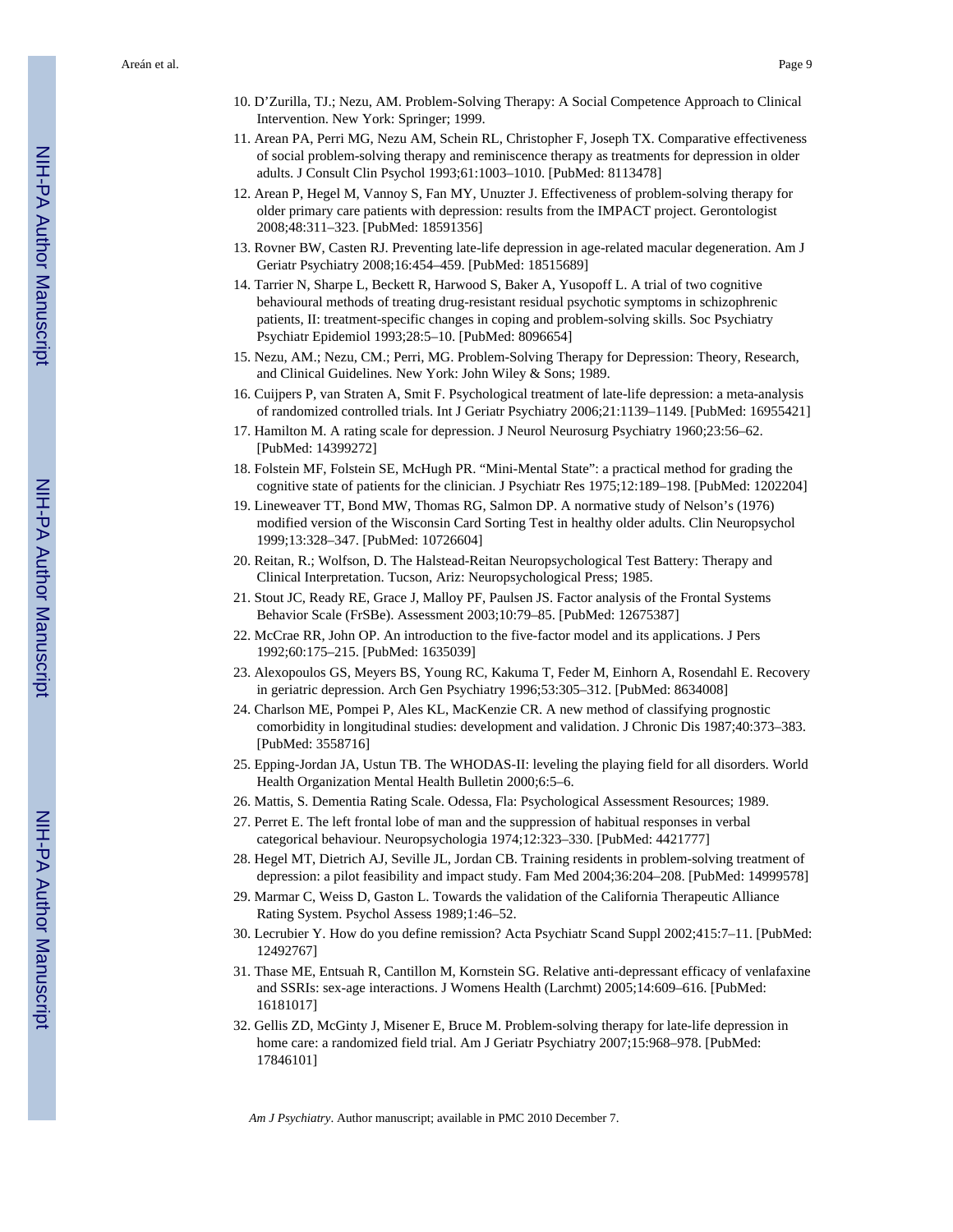- 33. van der Gaag M, Kern RS, van den Bosch RJ, Liberman RP. A controlled trial of cognitive remediation in schizophrenia. Schizophr Bull 2002;28:167–176. [PubMed: 12047016]
- 34. Kendrick T, Chatwin J, Dowrick C, Tylee A, Morriss R, Peveler R, Leese M, McCrone P, Harris T, Moore M, Byng R, Brown G, Barthel S, Mander H, Ring A, Kelly V, Wallace V, Gabbay M, Craig T, Mann A. Randomised controlled trial to determine the clinical effectiveness and costeffectiveness of selective serotonin reuptake inhibitors plus supportive care, versus supportive care alone, for mild to moderate depression with somatic symptoms in primary care: the THREAD (THREshold for AntiDepressant response) study. Health Technol Assess 2009;13:iii–iv. ix–xi, 1– 159. [PubMed: 19401066]
- 35. Freedland KE, Skala JA, Carney RM, Rubin EH, Lustman PJ, Davila-Roman VG, Steinmeyer BC, Hogue CW Jr. Treatment of depression after coronary artery bypass surgery: a randomized controlled trial. Arch Gen Psychiatry 2009;66:387–396. [PubMed: 19349308]
- 36. Freeman MP, Davis MF. Supportive psychotherapy for perinatal depression: preliminary data for adherence and response. Depress Anxiety 2010;27:39–45. [PubMed: 19691033]
- 37. Brajkovic L, Jevtovic S, Bilic V, Bras M, Loncar Z. The efficacy of a brief supportive psychodynamic therapy in treating anxious-depressive disorder in daily hospital. Coll Antropol 2009;33:245–251. [PubMed: 19408633]
- 38. Oei TPS, Shuttlewood GJ. Specific and nonspecific factors in psychotherapy: a case of cognitive therapy for depression. Clin Psychol Rev 1996;16:83–103.
- 39. Bhaumik DK, Roy A, Aryal S, Hur K, Duan N, Normand S, Brown H, Gibbons RD. Sample size determination for studies with repeated continuous outcomes. Psychiatr Ann 2008;38:765–771. [PubMed: 19756212]
- 40. Gum AM, Arean PA, Bostrom A. Low-income depressed older adults with psychiatric comorbidity: secondary analyses of response to psychotherapy and case management. Int J Geriatr Psychiatry 2007;22:124–130. [PubMed: 17096464]
- 41. Reynolds CF III, Dew MA, Frank E, Begley AE, Miller MD, Cornes C, Mazumdar S, Perel JM, Kupfer DJ. Effects of age at onset of first lifetime episode of recurrent major depression on treatment response and illness course in elderly patients. Am J Psychiatry 1998;155:795–799. [PubMed: 9619152]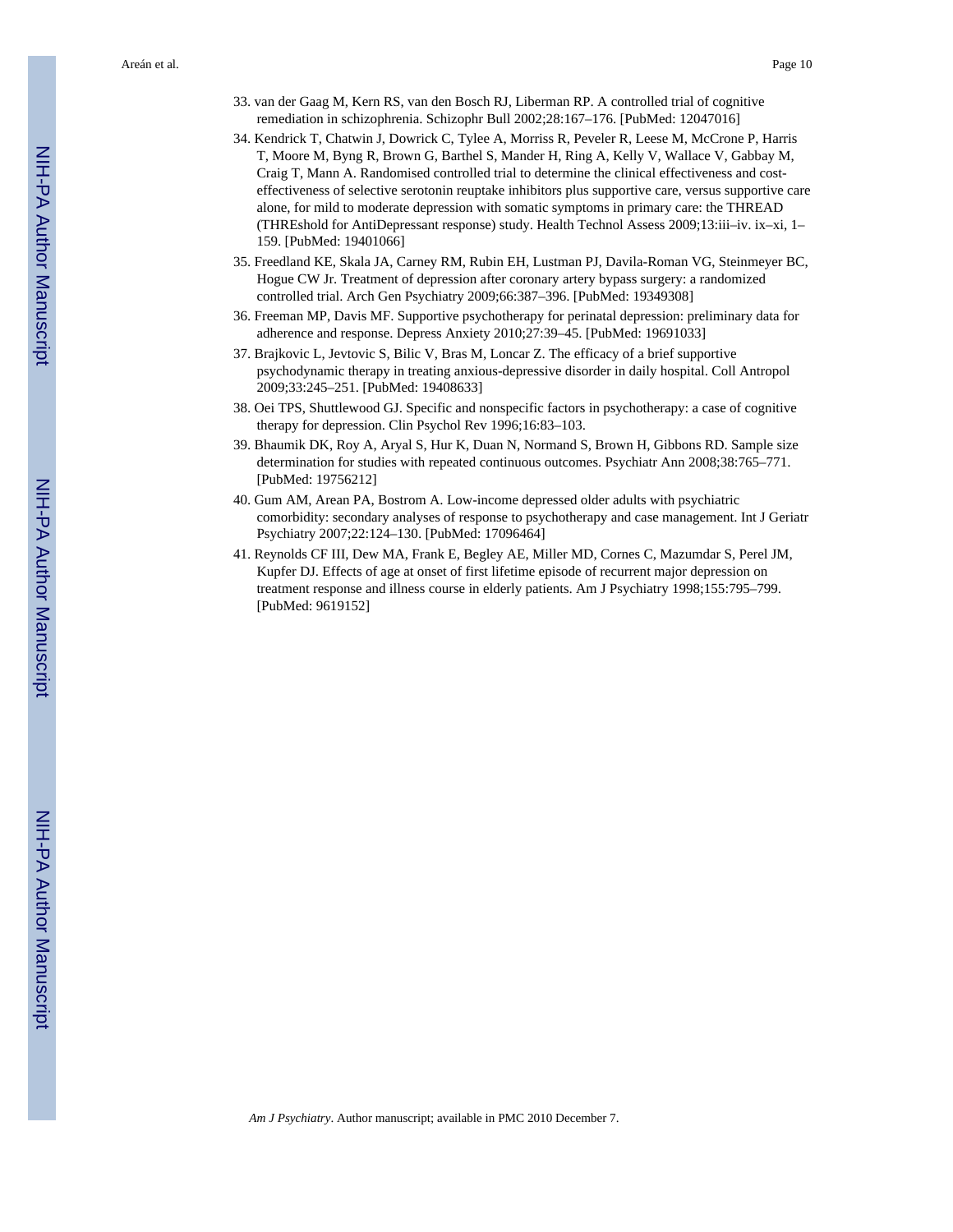| painter in one<br><b>Service Co.</b>                                                                                                                        | Markets Dall's N.W.                                                                                                        |
|-------------------------------------------------------------------------------------------------------------------------------------------------------------|----------------------------------------------------------------------------------------------------------------------------|
| the department in the                                                                                                                                       | <b>Racing Scott</b><br><b>CONTRACTOR</b>                                                                                   |
| <b>DOM NOW</b><br><b>England De St.</b><br><b>M-harison for any</b><br><b><i>DRAFTAM GENEVIS DISTURBANCE</i></b><br>Exhibition Sales \$ 40.                 |                                                                                                                            |
| habita binable faultist paradote for the                                                                                                                    | <b>Fallent Children</b>                                                                                                    |
|                                                                                                                                                             | Tel: 4 keye Ave                                                                                                            |
|                                                                                                                                                             | <b>Showed a Suite Color</b><br>discussion income<br><b>Barnett &amp; COR</b><br><b>Scott of the American</b>               |
| <b>WARNT</b><br>Department to OK<br><b>Fig. b and out texting furth</b><br>the work of the process to the<br>tunded colorador in the<br><b>Tiberal R</b> No | 49.044<br><b>Report on Walk</b><br>Service Monters N.S.<br>distant informed \$100<br>bandad industrial up to<br>Share form |
|                                                                                                                                                             | <b>National Account</b><br><b>If the Automation</b>                                                                        |

#### **FIGURE 1.**

Participant Flow for a Study Comparing Problem-Solving Therapy and Supportive Therapy in Older Adults With Major Depression and Executive Dysfunction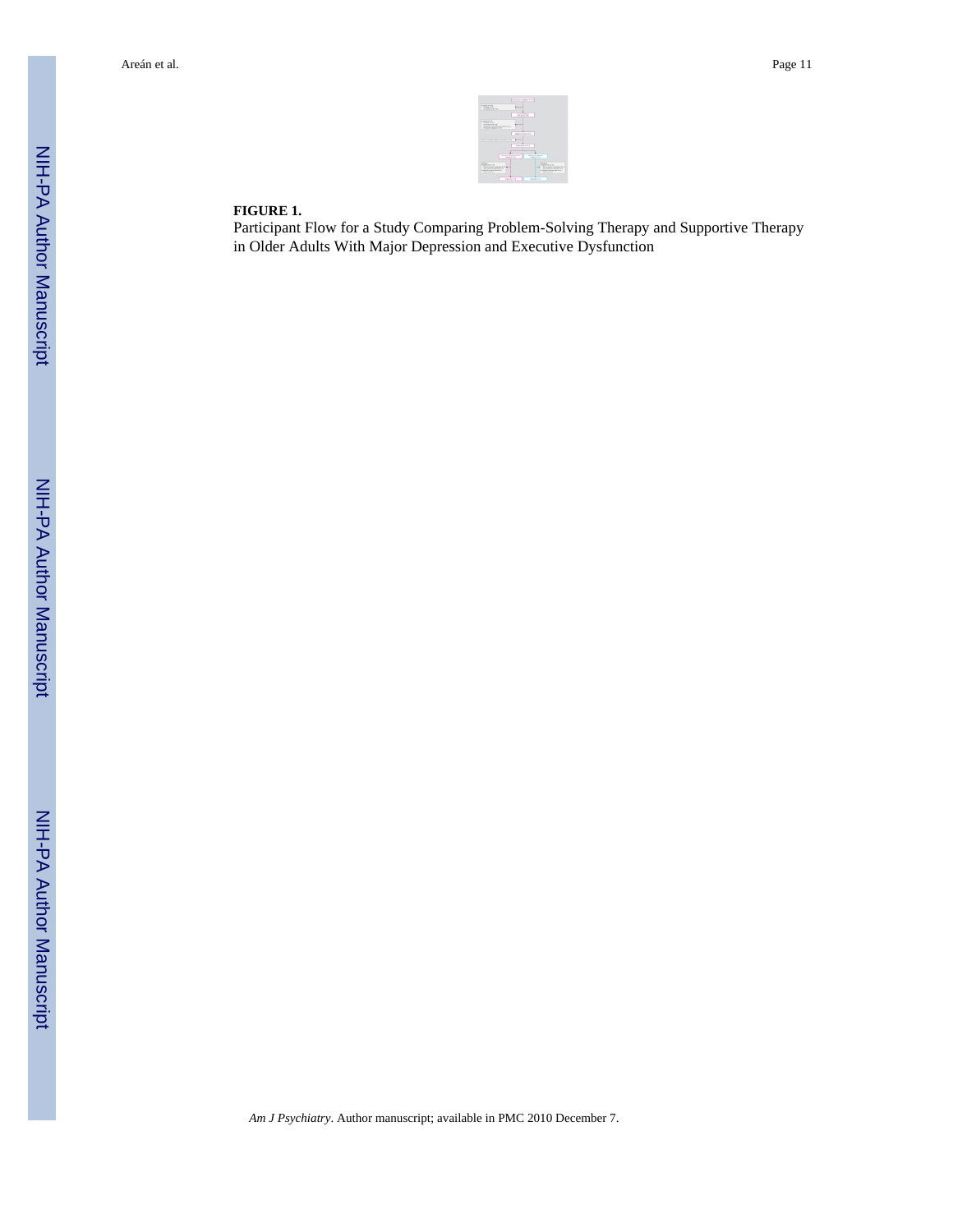

# **FIGURE 2.**

Depression Outcomes Over Time for Older Adults With Depression and Executive Dysfunction Receiving Problem-Solving Therapy (N=110) or Supportive Therapy (N=111)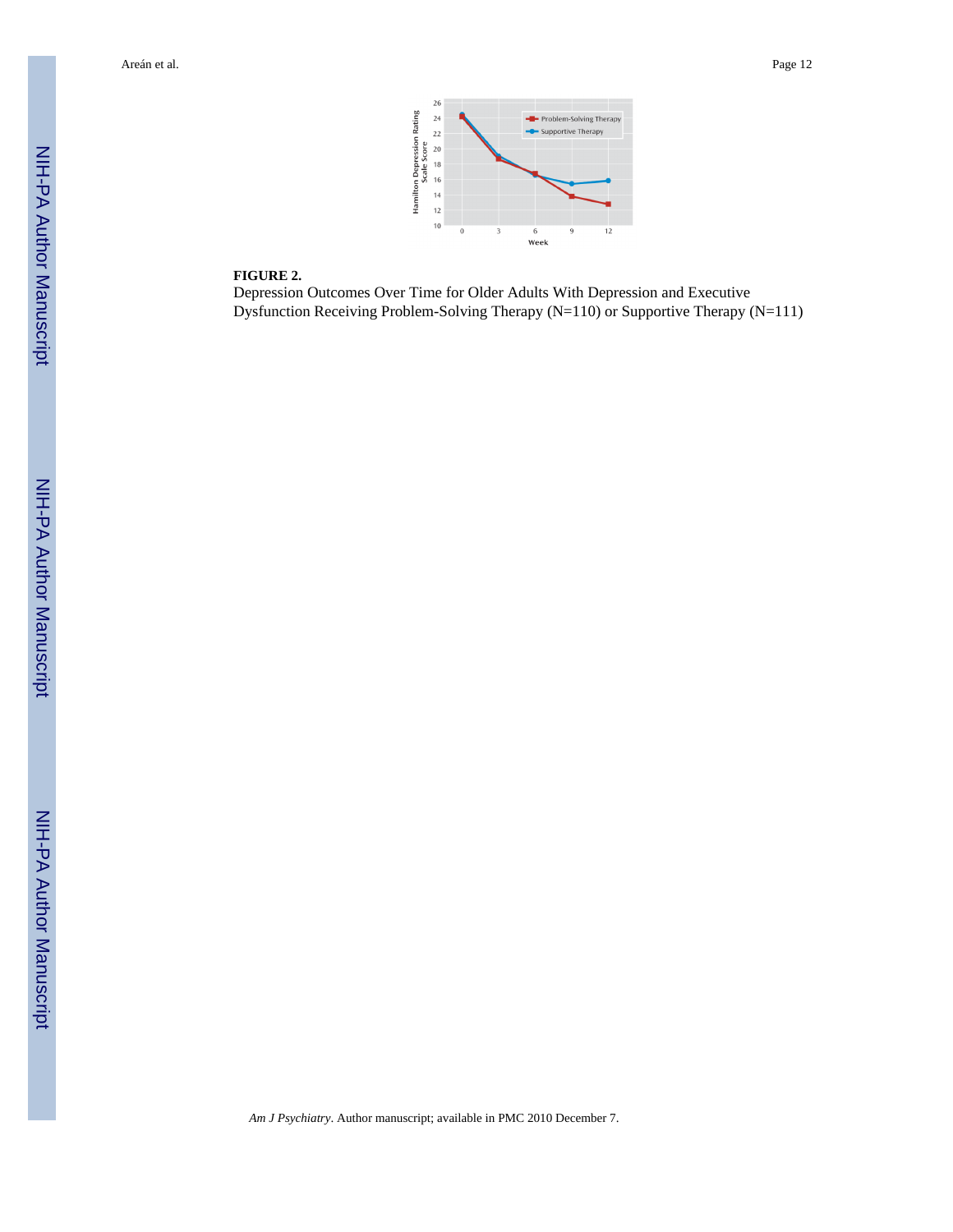## **TABLE 1**

Demographic and Clinical Characteristics of Older Adults With Major Depression and Executive Dysfunction Receiving Problem-Solving Therapy or Supportive Therapy

|                                                                       | Problem-Solving Therapy (N=110) |           |       | Supportive Therapy $(N=111)$ |
|-----------------------------------------------------------------------|---------------------------------|-----------|-------|------------------------------|
| <b>Variable</b>                                                       | Mean                            | <b>SD</b> | Mean  | <b>SD</b>                    |
| Age                                                                   | 72.8                            | 7.6       | 73.2  | 7.9                          |
| Education (years)                                                     | 15.0                            | 2.6       | 15.5  | 3.0                          |
| Hamilton Depression Rating Scale score                                | 24.1                            | 3.9       | 24.5  | 4.6                          |
| Age at depression onset (years)                                       | 58.3                            | 20.9      | 53.3  | 23.6                         |
| Total number depressive episodes                                      | 2.1                             | 2.7       | 2.3   | 1.6                          |
| Mini-Mental State Examination score                                   | 27.7                            | 1.8       | 27.9  | 1.6                          |
| Mattis Dementia Rating Scale, initiation/perseveration subscale score | 32.3                            | 3.7       | 32.2  | 3.7                          |
| Stroop Color-Word Test score                                          | 21.9                            | 8.6       | 22.2  | 7.9                          |
| Wisconsin Card Sorting Test, perseverative errors                     | 15.4                            | 9.7       | 13.7  | 8.4                          |
| Trail Making Test, Part B, score                                      | 139.4                           | 63.3      | 135.7 | 64.0                         |
| Frontal Systems Behavior Scale score                                  | 40.0                            | 9.4       | 39.8  | 8.8                          |
| NEO Personality Inventory, neuroticism subscale score                 | 15.2                            | 5.6       | 14.8  | 4.7                          |
| Charlson comorbidity index score                                      | 3.79                            | 2.7       | 3.88  | 3.4                          |
| World Health Organization Disability Assessment Schedule score        | 27.0                            | 7.7       | 26.2  | 7.0                          |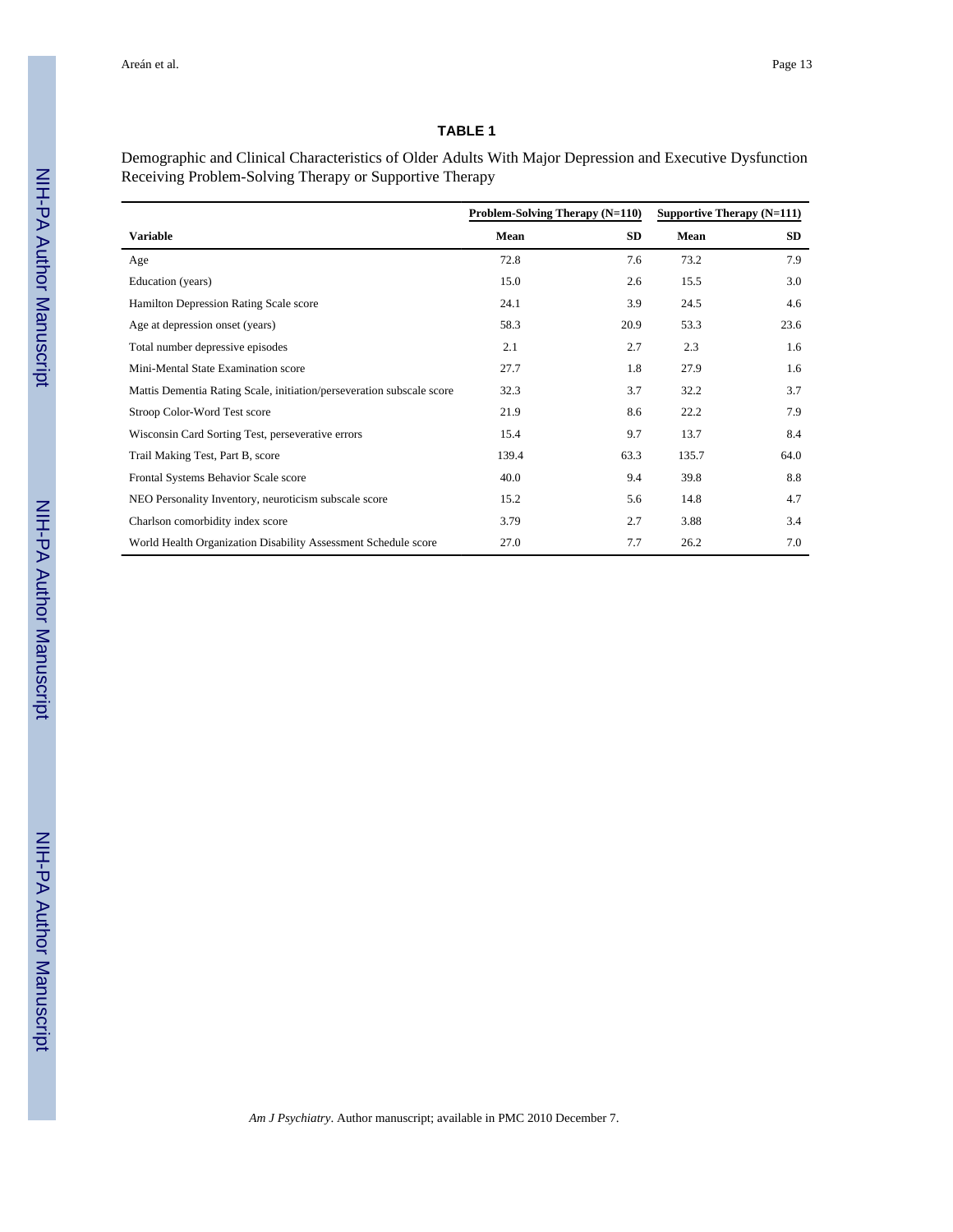NIH-PA Author Manuscript

NIH-PA Author Manuscript

**TABLE 2**

Response and Remission Rates for Older Adults With Major Depression and Executive Dysfunction Receiving Problem-Solving Therapy or Supportive Response and Remission Rates for Older Adults With Major Depression and Executive Dysfunction Receiving Problem-Solving Therapy or Supportive Therapy *a*

|                                     | Problem-Solving Therapy Group (N=110) |                |            | Supportive Therapy Group (N=111) |                 |      |                   |               |              |   |       |
|-------------------------------------|---------------------------------------|----------------|------------|----------------------------------|-----------------|------|-------------------|---------------|--------------|---|-------|
| Outcome Measure and Assessment Week | Completed Assessment (N)              | Z              | $\epsilon$ | Completed Assessment (N)         | Z               | ৺    | <b>Odds Ratio</b> | 95% CI        | <sup>2</sup> | đ | ≏     |
| Responded                           |                                       |                |            |                                  |                 |      |                   |               |              |   |       |
|                                     | $\overline{101}$                      | $\supseteq$    | 9.9        | 104                              | $\vec{z}$       | 13.5 | 0.71              | $0.27 - 1.81$ | 0.6          |   | 0.428 |
|                                     | $\overline{6}$                        | 28             | 29.8       | 95                               | $\overline{z}$  | 22.1 | 49                | $0.74 - 3.04$ | 1.5          |   | 0.228 |
|                                     | 87                                    | $\frac{1}{4}$  | 47.1       | 92                               | 27              | 29.3 | 2.14              | $1.11 - 4.17$ | 6.0          |   | 0.014 |
| $\overline{2}$                      | $\infty$                              | 51             | 56.7       | 56                               | 33              | 34.0 | 2.54              | $1.35 - 4.79$ | 9.7          |   | 0.002 |
| Remitted                            |                                       |                |            |                                  |                 |      |                   |               |              |   |       |
|                                     | $\Xi$                                 | ᡋ              | 8.9        | 104                              | ᡋ               | 8.7  | 1.03              | $0.35 - 3.08$ | 0.0          |   | 0.948 |
|                                     | 94                                    | $\overline{c}$ | 21.3       | 95                               | $\overline{16}$ | 16.8 | 1.33              | $0.60 - 2.98$ | 0.6          |   | 0.437 |
|                                     | 87                                    | 33             | 37.9       | 92                               | $\overline{20}$ | 21.7 | 2.20              | $1.09 - 4.50$ | 5.6          |   | 0.017 |
| $\overline{c}$                      | $\infty$                              | $\frac{1}{4}$  | 45.6       | 56                               | 27              | 27.8 | 2.17              | $1.13 - 4.18$ | 6.3          |   | 0.012 |

"Response and remission rates were calculated on the basis of those who completed assessments. Response was defined as a reduction of ≥ 50% in Hamilton Depression Rating Scale (HAM-D) score since<br>baseline, and remission wa *a*Response and remission rates were calculated on the basis of those who completed assessments. Response was defined as a reduction of ≥ 50% in Hamilton Depression Rating Scale (HAM-D) score since baseline, and remission was defined as a HAM-D score <10.